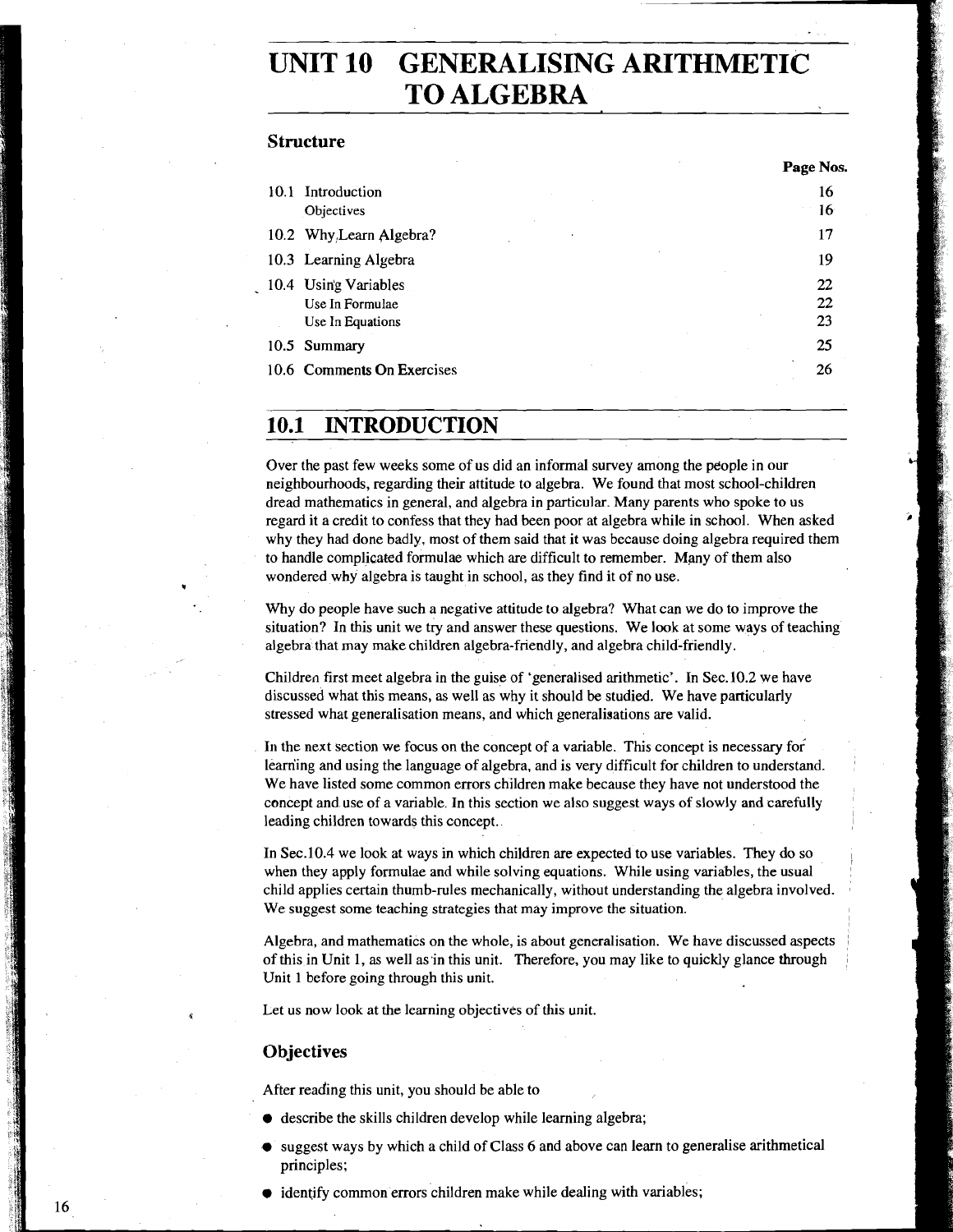- suggest strategies for communicating the concept of a variable to children;
- describe ways of helping children use variables;
- assess the effectiveness of your teaching methods.

# **10.2 WHY LEARN ALGEBRA?**

Children first come across algebra as 'generalised arithmetic', that is, when they study arithmetical **patterns, laws** and **relationships,** try and understand them, **generalise** them and express them in a **precise** manner, using words and symbols. An instance of finding general arithmetical patterns is the following:

When we multiply different numbers by 10, say,

 $10 \times 1 = 10$  $10 \times 3 = 30$  $10 \times 7 = 70$  $10 \times 12 = 120$  $10 \times 26 = 260$  $10 \times 365 = 3650$  $10 \times 270 = 2700$ 

we can observe a patkrn in the product. This pattern helps us form **a general** rule about the process of multiplication by 10, namely,

'To obtain the multiple of **any number** by 10, shift every digit of the number leftwards by one place and put a zero in the ones place.'

As you had read in Unit 1, the ability to generalise from specific instances, and to specialise from general relationships is an essential part of mathematical thinking. This mental ability is not restricted to mathematics. We need it often in our day-to-day existence, for example, when we build the concepts of an animal, blue, girl, round, etc.

Similarly, because of our ability to generalise from our daily experiences, we expect the sun to rise in the East and set in the West every day, we accept that human beings are mortal, and so on.

At this point, we need to think about the difference in the use of 'in general' in ordinary language and in mathematics. When we use this term in **English,** we mean **'most of the time',** not necessarily in every case. For qxample, 'In general, the monsoons arrive in Kerala by the end of May' is an accepted statement, even though it is not true in certain years.

But, when we use 'in general' **in mathematics,** we mean that the statement that it is applied to is **true for all the cases for which the conditions are satisfied.** Thus, **'In** general, if the rightmost digit in an integer is 5, then the integer is a multiple of 5' is acceptable mathematically because it is true **for all** integers whose rightmost digit is 5. But the statement 'In general, prime numbers are odd' is not mathematically acceptable even though it is true for all primes **except one,** that is, the prime number 2. (Can you prove this?) . Similarly, the generalisation that all odd numbers are primes is not acceptable since, for example, 9 is odd but it is not a prime number.

So, while making a mathematical generalisation, we need to be very careful to discard it if we find even one case for which it is not true. Here's an exercise about this.

El) List three general rules that you find in your day-to-day existence. Which of these would be acceptable according to mathematical logic?

A number whose factors are only **1 and itself is called a prime number. Thus, 5 is prime, but 9 is not.** 

**'Algebra' comes from the Arabic term 'al-jabr'** .

**Generalising Arithmetic to Algebra** 

Let us now consider the skills children learn while studying algebra. As children get more and more opportunities to generalise, in real-life and in mathematics, they gradually develop several abilities. For instance, they learn to look for common properties of the members of a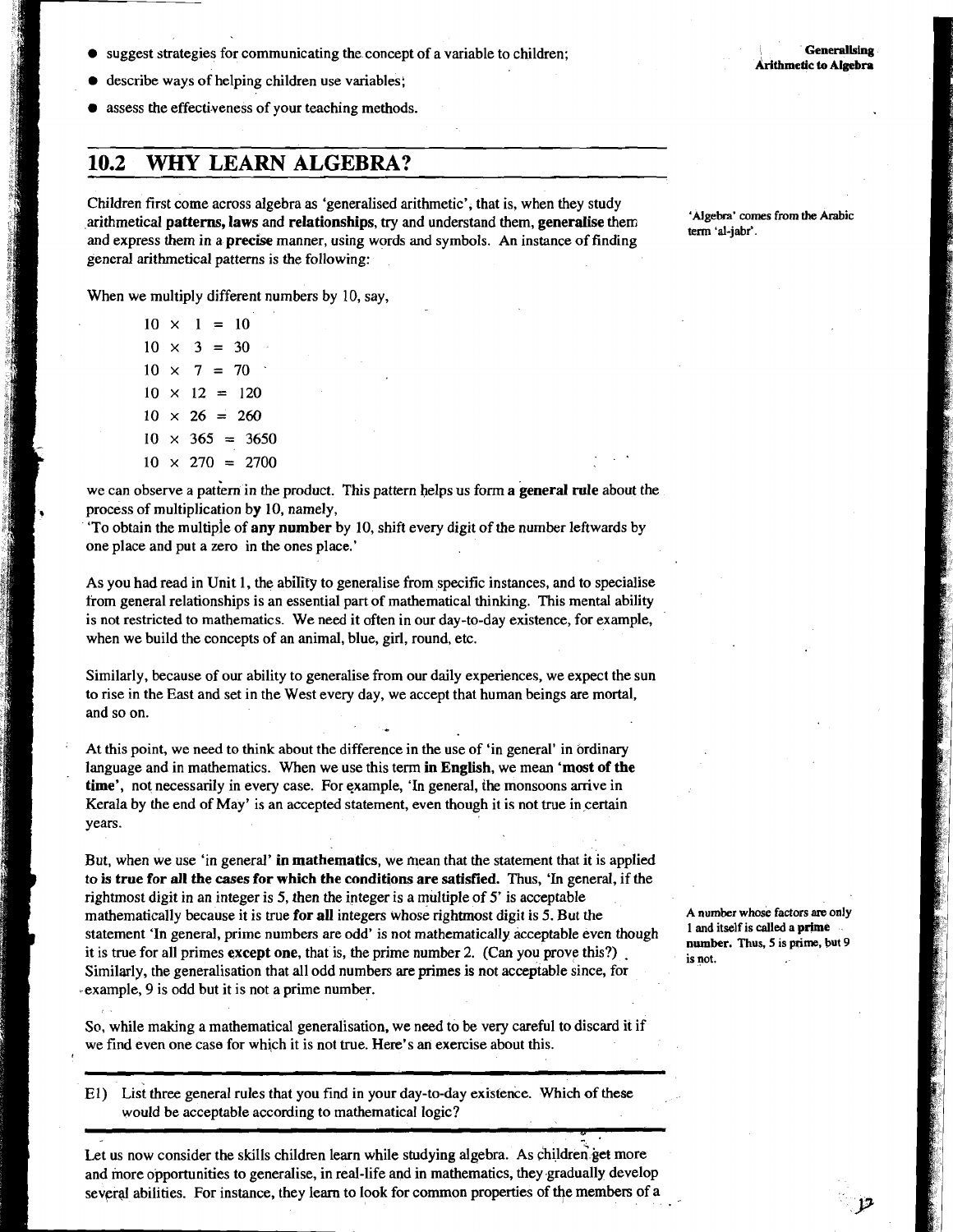set. They learn to look for general patterns and relationships, in mathematics as well as in ofher fields. This develops their ability to deal with abstractions. They learn to think of, not one individual member, but of the set as a whole. And, using the language of algebra helps them to be more logical, clear and precise in their way of thinking and in expressing rules and relationships.

To appreciate a major reason for studying algebra, consider the following problems / riddles.

- 1. A number and half of it add up to 63. What is the number? (Such problems were given to Egyptians to solve as far back as 1700 BC.)
- 2. A.father is 30 years older than his son. 10 years ago the father's age was 4 times that of his son. How old is the father now?

- **3.** 5 teas and 4 vadas cost Rs. 18.50. But 4 teas and 5 vadas cost Rs. 17.50. How much does a tea cost?
- **4. When** the price of coffee increased by 20%, a man reduced his coffee consumption by 20%. Has his expense increased or decreased, and by what percent?
- 5. Two numbers add up to 100 and their product is 2499. What are the numbers?
- 6. A car travels uphill at a speed of 40kmJhr and immediately returns downhill at 60 km/hr. What is the average speed of the car?

How do we solve these pioblems? Can we do it by trial-and-error, that is, by assuming a number to start with, and proceeding to solve the problem? Let's see if this procedure works for the first problem listed here.

Let us assume the number to be 100. According to the information in the problem, 100 and half **of** 100 should add up to 63. But it doesn't. So 100 doesn't work.

| <b>Assumed number</b> | Half of the number | Sum |
|-----------------------|--------------------|-----|
| 100                   | 50                 | 150 |
| 40                    | 20                 | 60  |
| 50                    | 25                 | 75  |
| 60                    | 30                 | 90  |

Let's try other numbers. In the following table we have done so, and given the sum in each case.

None of these numbers are giving us the result. We would need to go through, don't know **how** many numbers, before we finally get the right number, if at all.

Instead, why don't we just take a general number, call it x, and move frorn there? We know that the sum of x and half of x is 63, that is,  $x + \frac{1}{2}x = 63$ , that is,  $(3/2) x = 63$ 

that is, 
$$
(3/2) \times 2 = 0.3
$$
,  
that is,  $x = 63 \times 2/3$  [multiplying both sides by  $\frac{1}{2}$ ]  
= 42.

How easily we got the number merely by using a general number x, instead of a series of particular ones! This is an instance of the use of algebra for solving seemingly complicated problems easily.

Yet another reason for studying algebra is FUN! Many games and puzzles in mathematics have their solution in algebra. For instance, consider this think-of-a-number game:

Think of any 2-digit number. Interchange the digits. Add the new number to the original one. Divide your answer by the sum of the digits of your original number. Now your **answer will be 11!** (We have discussed the way such games work in Sec.10.4.)

**You** may like to try the following exercises now.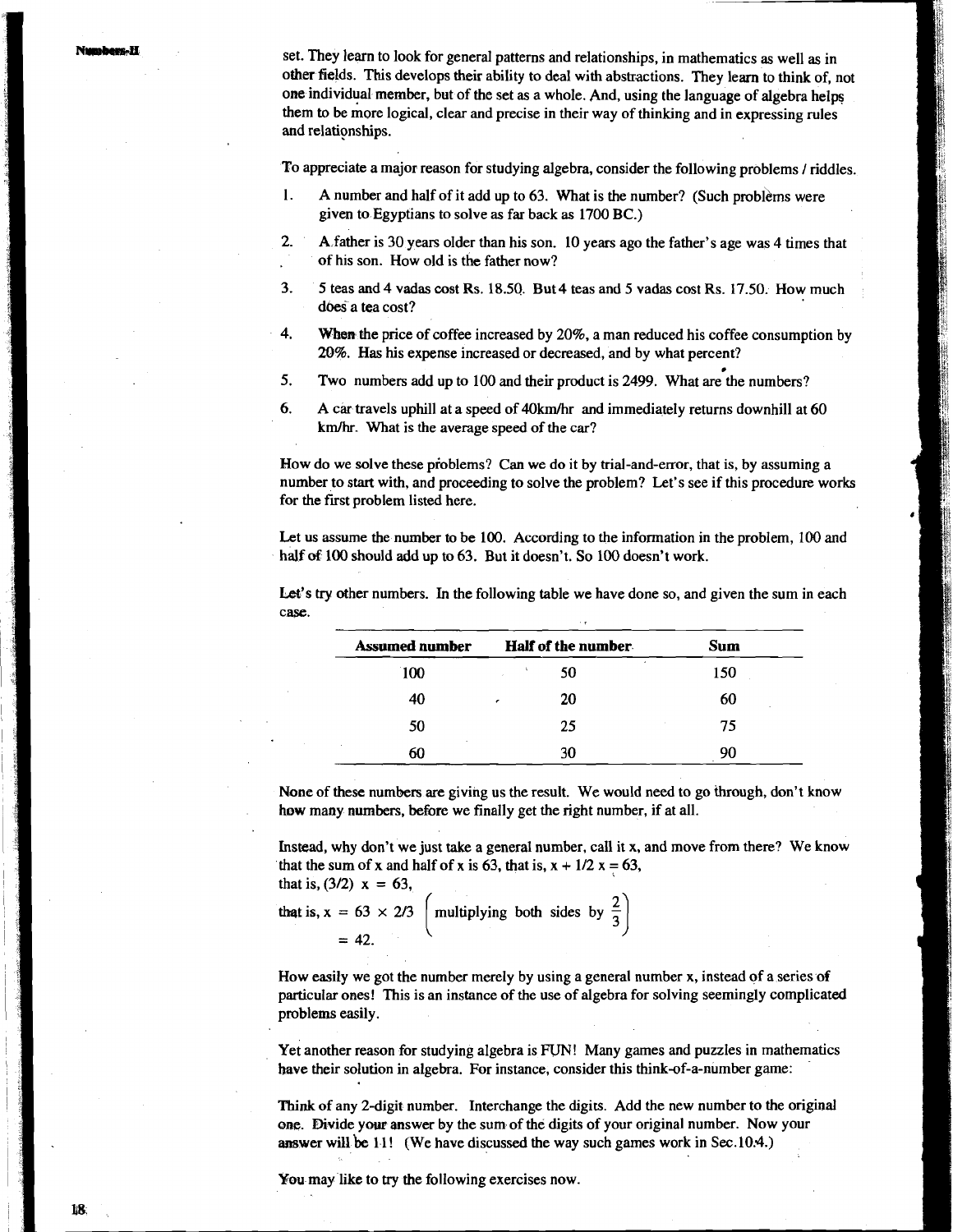E2) How would you solve Q.2 given above? How would you solve it using algebra? Which method is easier?

E3) List any other reasons you can think of for learning to generalise arithmetic.

By now, you would agree that children need to study algebra. You would also agree that they should learn it through a process that they enjoy and which keeps them interested. Unfortunately, the way most of us teach them algebra, leaves the children disinterested and with several difficulties. Let us consider these difficulties and some ways of overcoming them.

## **10.3 LEARNING ALGEBRA**

In the previous section you read that children first meet algebra in the garb of generalised arithmetic. You would agree that to be ready for it, they need to develop their ability to recognise patterns and be able to clearly enunciate what they have discovered. For this purpose, we should give children plenty of opportunities to identify and use patterns and relationships involving numbers, right from the time they begin to learn numbers. From these patterns, they should be helped to develop the ability to make generalisations. For example, when they are learning to add numbers, they could be encouraged to discover the general fact that addition is commutative and subtraction is not (see Unit 7). Or, when children are dealing with multiplication, they may be helped to come out with the rule related to multiplication by 10 that we noted earlier.

Sometimes, of course, children may make false generalisations, like 'multiplication makes bigger'. This is because they may have noticed it for positive numbers  $(2 \times 3)$  is greater than 2, etc.). But you can ask them if it is always true. You could get them to test it for various cases. Ask them what happens when one of the numbers is zero, for instance. When they realise that their generalisation is not true in this case, they should learn to alter it — maybe to 'multiplying any two non-zero numbers results in a bigger number'. Then you could ask

them to try it for fractions, say  $\frac{1}{2}$ . And so on.

In this way you could help children to learn to be careful while generalising, as well as to alter/discard generalisations that are not valid.

Here is an exercise related to this.

here is an exercise related to this.<br>
E4) Give an example of a wrong mathematical generalisation made by children. How would you help them realise that it is false?

Algebra develops from a search for pattern, relationships and generalisation. The concept that helps us to study general relationships is that of a variable. This is some letter  $(say, a, b, x, y, ...)$ that represents one or more numbers. This means that in some cases the letter may represent just one number (as in E2), and sometimes it may represent several numbers (e.g., if  $x+1$  is less than 9, then x can be any number less than 8). So it can take varying values, and hence it is called a variable.

Developing an understanding of 'variable' is crucial for developing an understanding of algebra. This is where children face a major block. The statement 'Let x be a number' is extremely difficult for a child to understand. Actually, this is not the first time a child is faced with a letter that represents a number. Many textbooks for Class 4 and 5 take a sudden jump from particular cases like  $2 + 3 = 3 + 2$ ,  $4 + 5 = 5 + 4$ , etc., to the general statement 'a+b = b+a for any two numbers a and b'. The child reacts very negatively to this, ignoring it or building a mental block against such use of letters. Therefore, when children are introduced to a variable, it isn't surprising that they rarely understand the concept. Consequently, right from the time they begin studying algebra, upto the time that they can manage to get rid of it, they gather misconceptions which lead to situations like the following:

i) The child doesn't understand that the letter represents a number. So she ignores it. For example, she says that  $3x + 4$  is 7.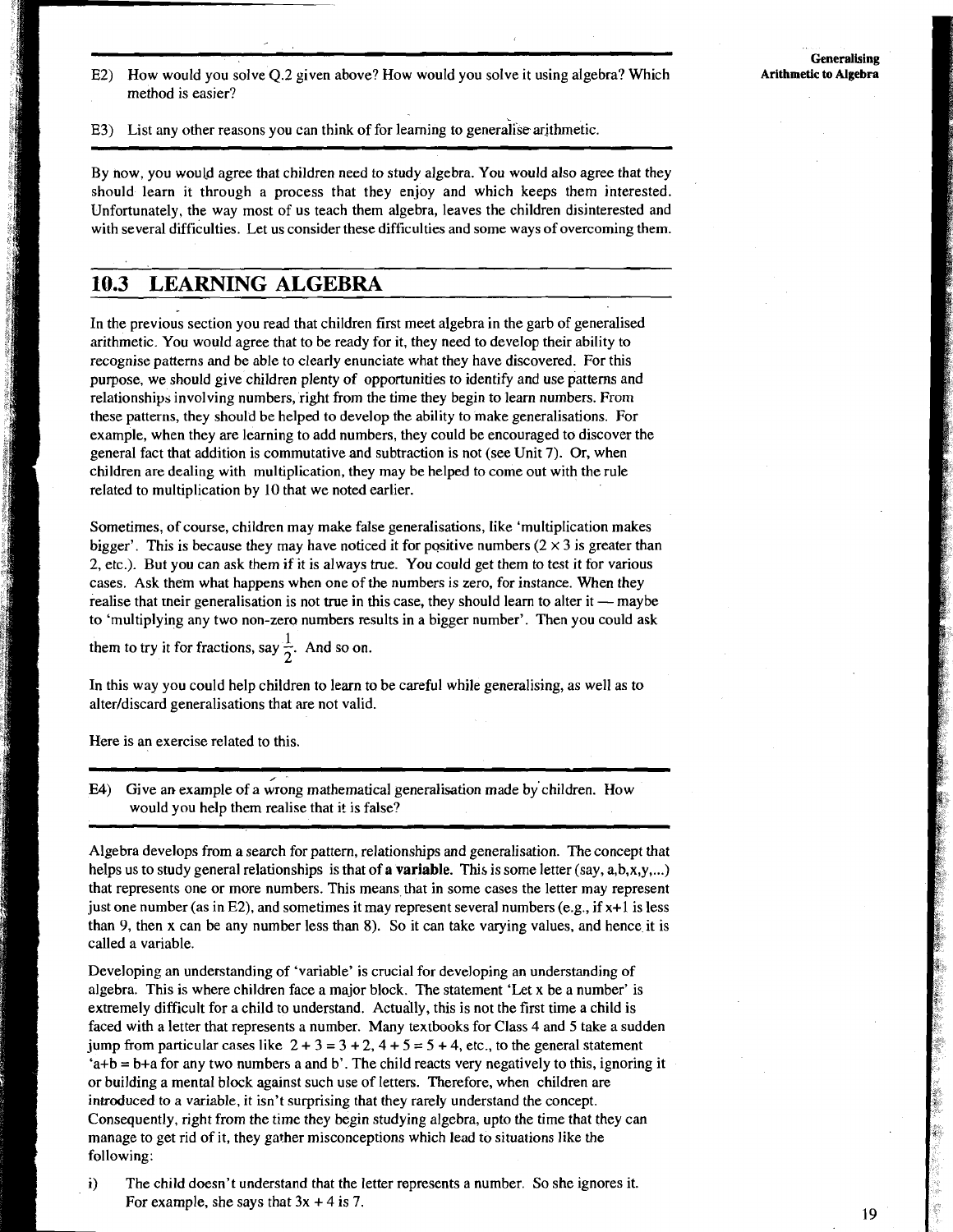ii) The child thinks that a letter represents some objects. For example, when 1 1-year-old Rashmi was asked what p is in 7p, she said it was anything, like apples, or pencils, or books.

- iii) The child thinks that the letter represents only those objects whose names start with that letter. For example, Amar insisted that the a in 3a could stand for apples, or alligators, not for bananas "because then it would have been 3b." This notion of the child may be because of the short notation she has been using for the units earlier (e.g., 3m for 3 metres).
- iv) The child thinks that a letter stands for a particular number. For example, when Saba was asked what x would be if  $x + 6$  is less than 10, she said  $x = 1$ . When asked if there were any other possibilities, she said there weren't.
- v) Most children are confused by the representations like  $2a$ ,  $a^3$ , etc. They don't differentiate between, say  $a^3$  and 3a. Some write  $5a^2$  when asked to add 3a and 2a.
- vi) Many children don't know how to apply the laws governing the operations on letters. Some write  $3x + x + 5x = 8x$ , ignoring the numerical coefficient 1 of x. Some write  $a^{m-n} = a^m - a^n$ .

There are many other errors that you must have come across. You can note them Jown while doing the following exercise.

E5) list at least 3 other kinds of errors related to the concept and use of a variable that children make.

How can we help rid children of such misconceptions? While planning any strategy for this, we must remember to proceed slowly. We must remember that the concept of a variable is not acquired in a huny and that the learner will go through several stages before arriving at. the concept.

Before mapping out your strategy, you may Iike to read about what **MS.** Acharya does in this context.

Example 1: Ms. Acharya has been teaching mathematics to the children of Class 6 of a municipal school for some years. Over this period, she has been carefully evaluating how well she has been able to teach the children the concept of a variable. Each time, she uses the feedback she gathers to modify her teaching strategy. At present she considers the following one "successful".

Ms. Acharya says, "Children come to me with an understanding of numbers and experiences with operating on them. I try to build on that experience to introduce them to algebra.'' What she does, for instance, is to bring a closed carton to the classroom. The experiences with operating on them. I try to build on that experience to introduce them to algebra." What she does, for instance, is to bring a closed carton to the classroom. The children wonder what is in it, till she te send to her friends. Then she asks them, "How many mangoes do you think will fit into it?" Varying answers come from different corners of the classroom  $-$  50, 40, 60,... . So she says, "OK! Now, remember whatever number you've said. If I add 5 **more** mangoes to that, how many will I have?" Some hesitation, and then the class erupts with 55,45,65, and so on. So she writes on the board the number she would now have:

### (The number of mangoes)  $+ 5$ .

Ms. Acharya believes that arriving at and understanding this stage is very difficult for children. They struggle with this for quite a while. She encourages them to discuss their ideas about what they think is happening. There are occasional arguments. But, with patience and with repeated trials with different numbers, they accept this representation.

Then she asks them, "Now, if Chhotu (one of the kids there) eats 2 out of these mangoes, how many will I have?". She, and the children, discuss this and conclude that their answers of 53,43, etc., can also be written as

(the number of mangoes)  $+5-2$ ,

which is, (the number of mangoes)  $+3$ .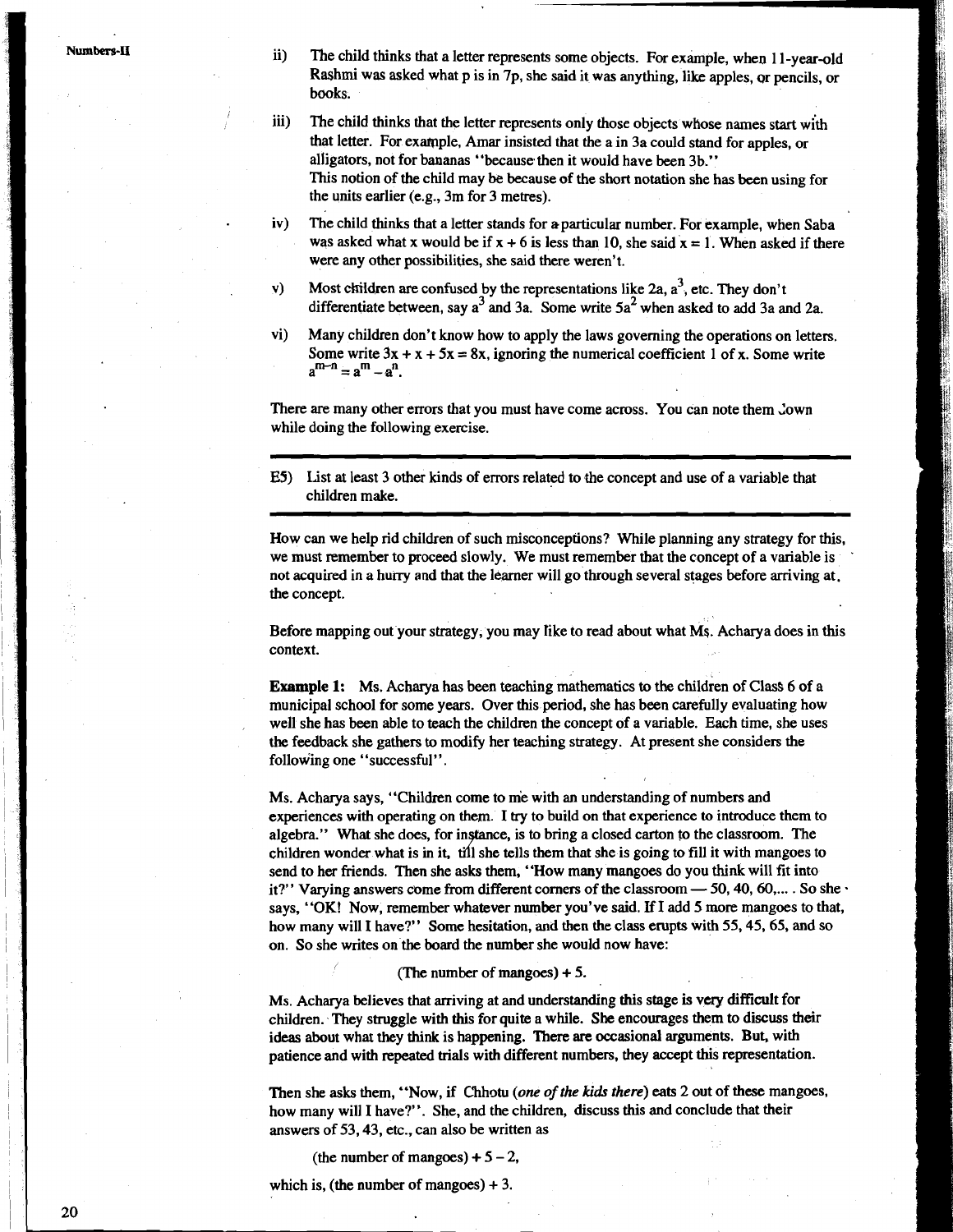She points out to them the tediousness of writing the long expression 'the number of mangoes' each time, and asks them if there is a way out. She tells them that since she doesn't know exactly how many there are, she can't replace the phrase by a specific number. Could she possibly use a smaller sign for it? What if she calls the number n, and just writes n instead of the whole phrase, where **n can be any number?** They usually agree to this. So she writes n+3 on the blackboard, and simultaneously says that she has n+3 mangoes left now.

"Now, suppose I add another box of mangoes of the same size. How many will I have?" she asks. Involving children in thinking about this, she gradually gets them to write

$$
n + n + 3
$$

At this stage she prepares a table:

| No. of mangoes in a box   |     |    |            |              |
|---------------------------|-----|----|------------|--------------|
| No. of mangoes in 2 boxes | -20 | 40 | $60$ $n+n$ |              |
| No. of mangoes I have     |     | 43 |            | $63$ $n+n+3$ |

Here she may ask, "Can we say definitely that the number of mangoes in the box is 10? or 20? or 30?" Through examples she guides them towards seeing that it may be anything  $-$ 15, 25, 47, ..., and that for any of these values they can find out  $2n + 3$ , the number of mangoes she finally has. Then she points out to them that the letter n that they are using for showing the number of mangoes is **a variable,** because it can be any number.

She continues in this way, trying to get the children to think about the meaning and use of a variable. To reinforce their understanding, she also does some examples like the following ones with them.

- i) The relation between a child's age and her mother's age: For instance, she tells them that the mother's age is 6 years more than 5 times the child's age. Then she asks them to discuss among themselves and tell her how they would show this relationship. (If the child's age is taken as the variable x, then the mother's age, is  $(5 \times x + 6)$ .)
- ii) The natural number immediately following a natural number: She asks them how they would use symbols to show that the natural number immediately following any natural number is got by adding 1 to it. (If n is the number, the next one is  $n + 1$ .)
- iii) The number of sticks required to make triangles: She asks the children how many sticks are used for making 1 triangle? 2 triangles that don't touch each other? and so on. She writes their answers down in a table as below.

| No. of triangles |  |  |
|------------------|--|--|
| No. of sticks    |  |  |

Then she asks them to find the relationship between the number of sticks used and the triangles that they make. Once they see the pattern, she asks them to write it down in symbols. (To make x triangles, you need  $3 \times x$  sticks.)

iv) She shows them number patterns, like

 $2 \times 1 + 15 = 17$  $2 \times 0 + 17 = 17$  $2 \times 5 + 7 = 17$ 

Then she asks them to give 10 different pairs of numbers that can be written in the box and circle in  $2 \times \Box + \bigcirc = 17$ .

Ms. Acharya does several examples and exercises of this kind, off and on, through the year, with them. In this way she feels that the children learn what a variable is.

- X –

21

Here's an exercise about this now.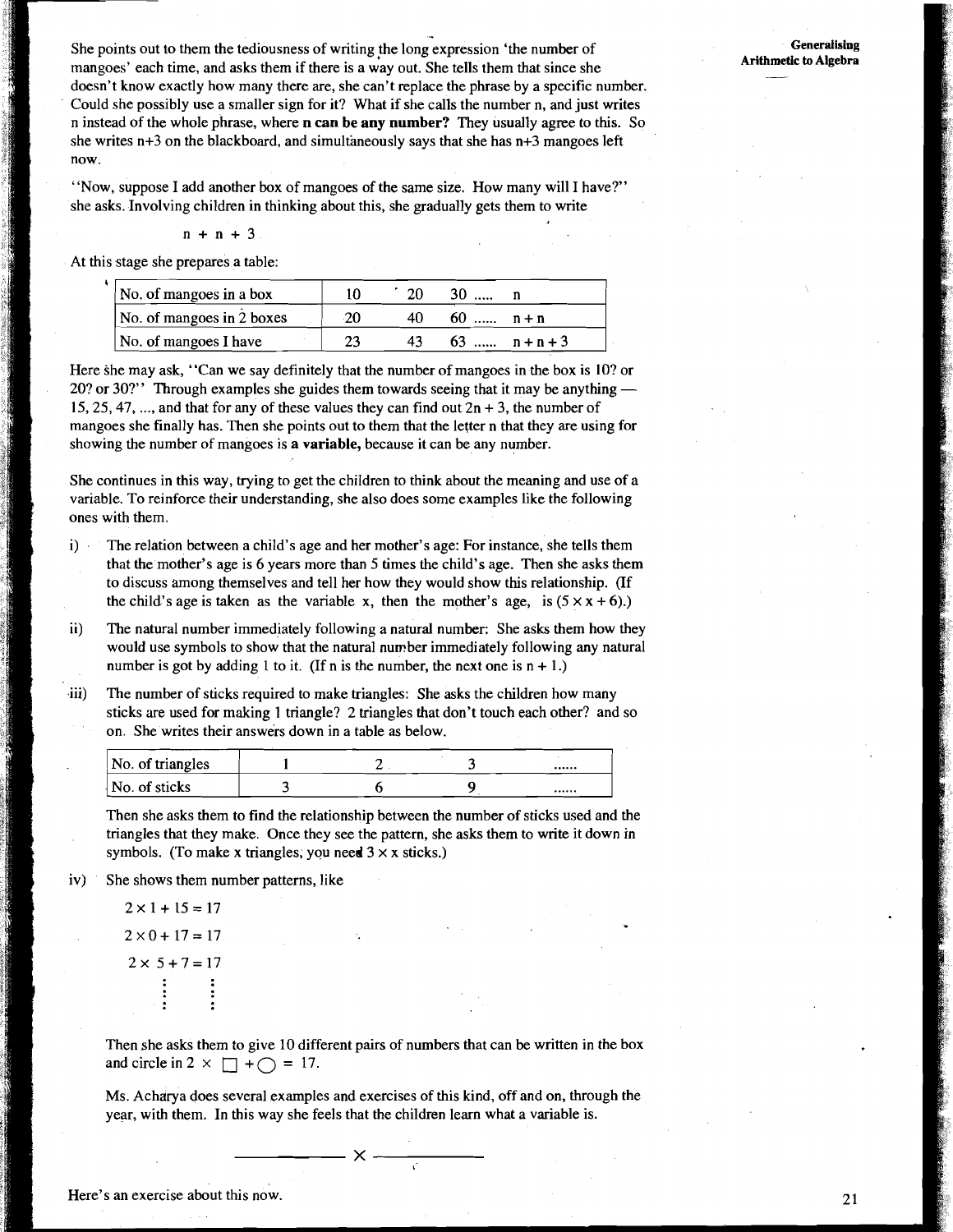- E6) What are the strong points and the shortcomings of Ms. Acharya's method?
- E7) Create 3 more examples like the questions given above where relationships are expressed in terms of a variable.

Once children have become comfortable with the idea of a variable, they can be led towards dealing with it wherever they need to. Let's see some ways of doing so.

### **10.4 USING VARIABLES**

If you look at the school syllabus,.you will find that the main use of variables in school mathematics is

i) in formulae (e.g., the perimeter of a square, area of a square, and so on),

ii) in solving equations (e.g., if  $x + 3 = 10$ , then  $x = 7$ ).

Let us see how children can be made comfortable with bcth these uses.

### **10.4.1 Use In Formulae**

A few days ago, I attended a workshop at a Mathematics Centre. During the talk and discussion on ways of initiating children into applying formulae, what came up was the following.

Children don't need to be in Class 5 or 6 before they are exposed to formulae. Even children of Class **3** can learn to create and use formulae. For this we could'begin with ' examples related to squares. We could ask children to draw squares of varying lengths along the lines given on arithmetic paper (see Fig. 1). Then we could ask them to find the corresponding perimeters. We could ask them to form a chart, like the one below.

| Length of a square      | unit    | 2 units | $5$ units | 10°units |
|-------------------------|---------|---------|-----------|----------|
| Perimeter of the square | 4 units | 8 units | 20 units  | 40 units |

The children should be asked to look at the results and try and come out with a rule relating the length and the perimeter. We could guide them through discussions to obtain a rule. If a child comes out with a wrong rule, we would need to discuss it in detail, including why it is wrong. Again, through discussions we could lead them to the rule:

#### **The perimeter of a square of length L is 4L.**

We could, similarly, ask them to build a table and find the formula for the area of a square in terms of the number of squares of the arithmetic paper.

Once children are comfortable with formulae involving one variable, we.could introduce them to those for finding the perimeter and area of rectangles. In this case the formulae involve two variables, an idea which children find difficult to understand. To help them, we' could have discussions about why the length of a side of a rectangle is a variable. Once they accept this, they could denote the length by L, say. Then we could ask, "Now, is the breadth also a variable? Can I take it to be L? Why not? What happens if I do?" Let them conclude that if the length and breadth are represented by the same letter, they would be equal and the rectangle would be a square  $-$  not a general rectangle.

We could let them draw different rectangles on arithmetic paper to help them conclude that the breadth is also a variable, but a different one - the value it takes does not depend on the value of L. This is an important step, and children should be given enough time and examples to realise this.

When the children get used to the idea of two independent variables in the formula, we could ask then, to draw a chart as below. And then, as in the case of a square, we could help them arrive at the formulae for the perimeter and area.



Fig. 1: A square of length 4 units **on arithmetic paper.**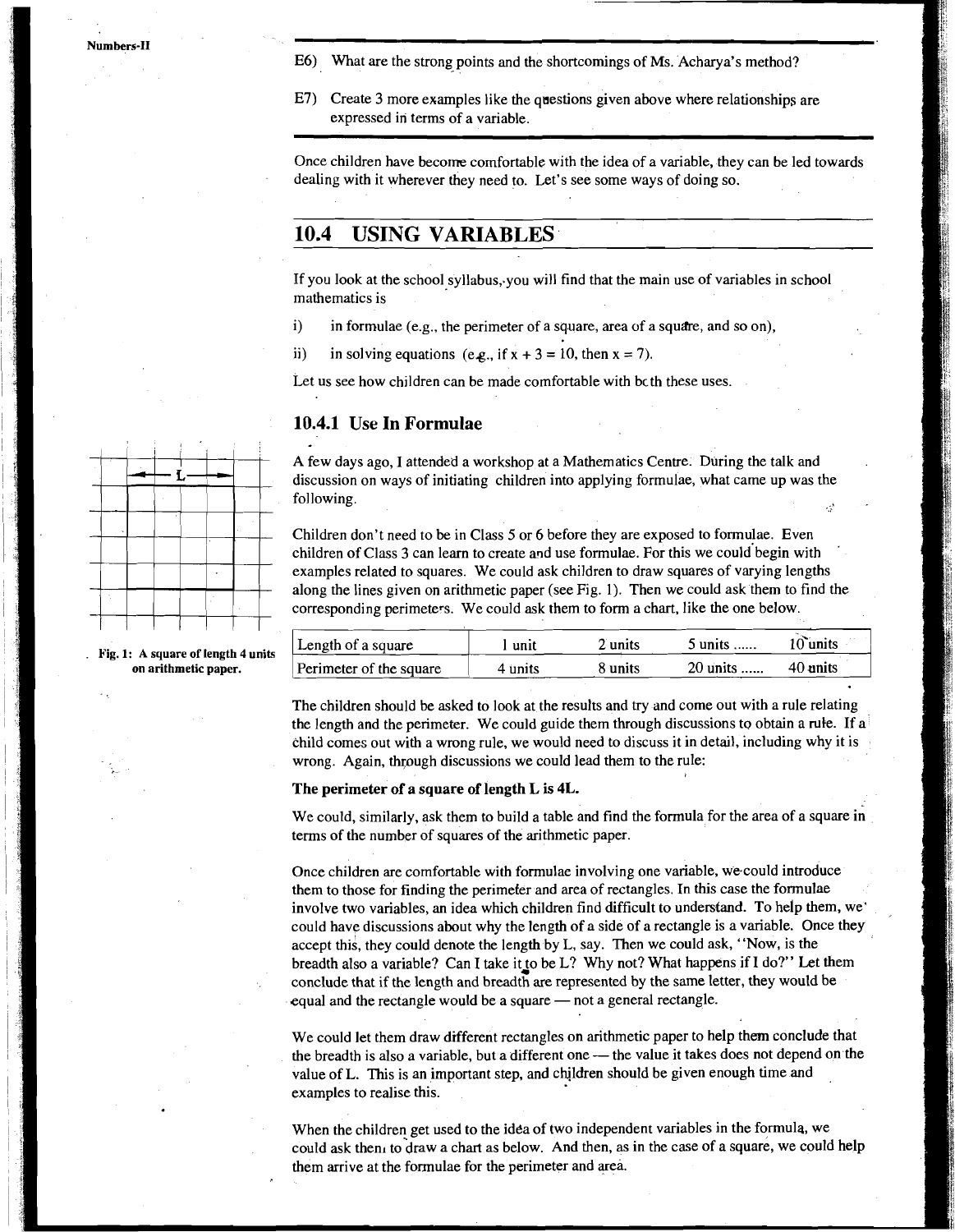| Length | <b>Breadth</b> | Perimeter          | Area         |
|--------|----------------|--------------------|--------------|
|        |                | 10                 |              |
|        |                | 18                 | 20           |
|        |                | 20                 | 21           |
|        |                |                    |              |
|        |                |                    |              |
|        |                |                    |              |
|        | h              | $2 \times (L + b)$ | $L \times b$ |

#### **Generalising Arithmetic to Algebra**

You may like to try an exercise now.

E8) Do you agree with the method surgested above? If not, what changes would you make in it?

Formulae are not only related to geometry. We can also generalise relationships between numbers and write them as formulae. For instance, you can ask the children to give any two numbers, say 2 and 3. Then you can ask them to see the relationship between  $2 + 3$  and 3 + **2.** You can do this with several pairs of numbers. Then you could lead them towards algebraically showing that the sum of any two numbers remains unchanged if their order is changed, that is, you can lead them to

 $a + b = b + a$  (the commutative rule for addition)

You could then ask them to re-check whether the formula is true by taking various values of a and b. For instance, is it true when  $a = 11$  and  $b = 13$ ? when  $a = 7$  and  $b = 37$ ? and so on.

To facilitate children's understanding of substituting numbers for variables in algebraic expressions, you could use the 'cannon'. For instance, to explain to them that, not only is x a variable, but so is  $3x + 2$ , you could use the ' $3x + 2$  cannon' (see Fig.3). Depending on the value of x you feed into the cannon, the shell will be fired to a distance of  $3x + 2$ . So, if you feed 5 into the cannon, the shell will go to a distance  $3 \times 5 + 2 = 17$ .





The important point that must be reinforced with examples here is that if a rule is true for several values, it may still not be true for all values. **Even** if **the rule is false for a single case, it is not an acceptable rule.** 

Now, an exercise.

E9) How would you help children arrive at the formula that relates millimetres to centimetres?

Let us now see how we can help children deal-with equations.

### **10.4.2 Use In Equations**

Once children have understood what a variable is, they can be exposed to situations in which they are required to solve equations. By the time children reach Class 6, they have plenty of experience of using  $=$ . For instance, they know that  $3 + 2 = 5$ , etc. You could ask them to fill the blanks in  $3 + \underline{\hspace{1cm}} = 7$  and  $3 + \underline{\hspace{1cm}} \neq 5$ . Alongside these activities, you could talk about some choices that make the statement true, and some that make it false.

**Fig. 2: Is adding water to milk a commutative action?** *T*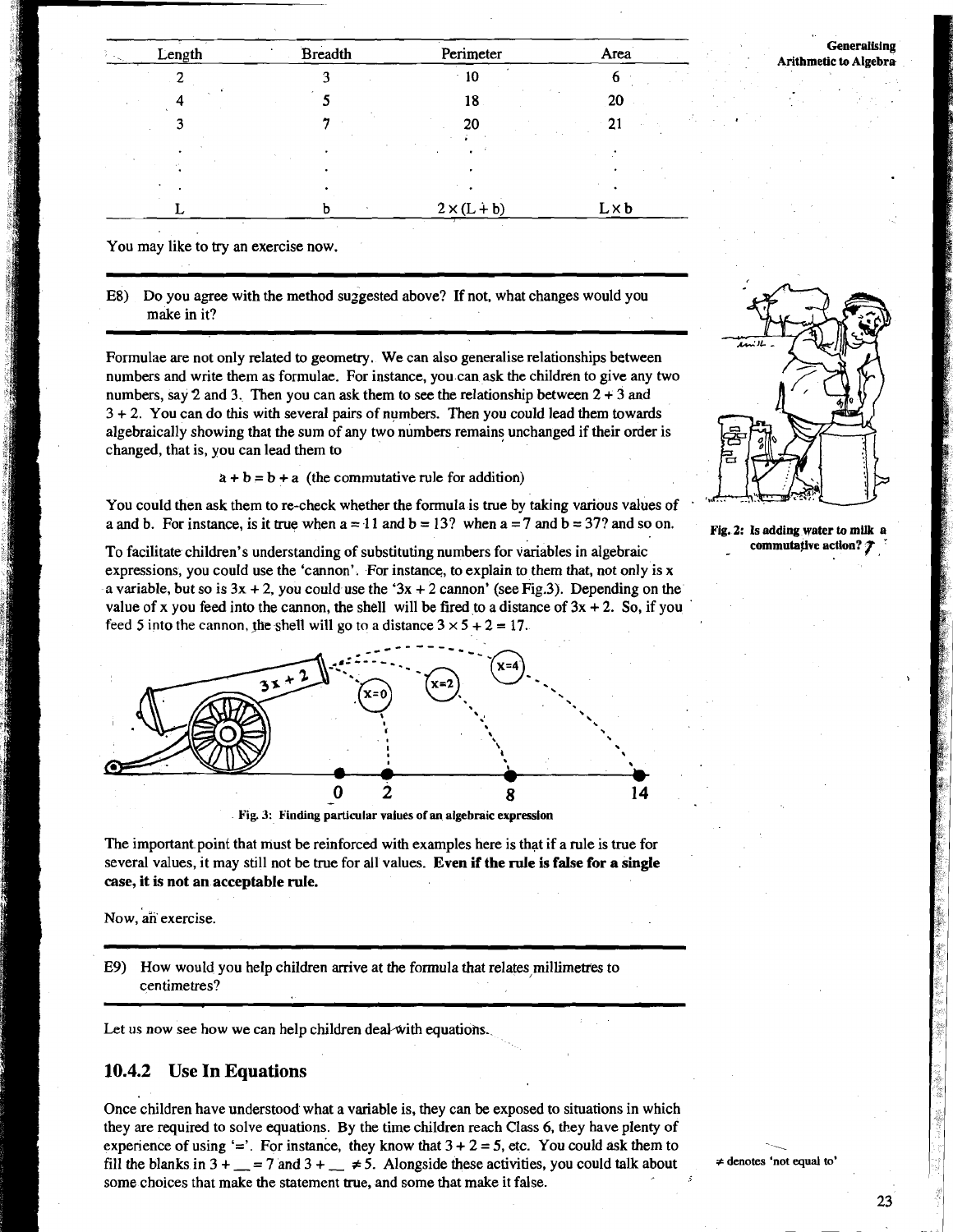Numbers-II You could then progress to activities which involve creating equations with variables. For<br>instance, you could play 'think-of-a-number' games with the child — ask her to think of a<br>mathematic of think of a number, subtract 3 from it, multiply the result by 2 and add 8 to this. Now the child should tell you what her result is. From this you can tell her the number she had originally thought of. For example, if the result is 12, the child's number is 5.

The child may be wonderstruck by the 'magic' you've performed. Now, you can tell her how you did it, by taking her through the following chart.

-888

1. Think of a number



2. Subtract 3

Add 8



**3.** Multiply the number you get by 2

 $2 \times (x-3)$ 

 $\begin{array}{l} \quad \textit{H} \\ \textit{H} \\ \textit{H} \\ \textit{H} \end{array} \begin{array}{l} \textit{H} \\ \textit{H} \\ \textit{H} \end{array} \begin{array}{l} \textit{H} \\ \textit{H} \\ \textit{H} \end{array} \begin{array}{l} \textit{H} \\ \textit{H} \end{array} \begin{array}{l} \textit{H} \\ \textit{H} \end{array} \begin{array}{l} \textit{H} \\ \textit{H} \end{array} \begin{array}{l} \textit{H} \\ \textit{H} \end{array} \begin{array}{l} \textit{H} \\ \$ 

So, the result the child has got is

 $2 \times (x-3) + 8 = 12.$ 

You can tell her that this is an example of an equation with a variable in it. Here you may need to emphasise that an equation is any expression that involves the 'equal to' sign. For instance,  $3x + 5 = 7$ , or  $3 + 2 = 5$ , or  $2(x - 3) + 8 = 12$ . We must remember not to refer to one side of the equation as 'the problem', and the other side as 'the result'. Doing so creates confusion in the child's mind regarding the use of  $=$ .

Another point that we must stress is that for any value of **x,** the expressions on both sides of '=' must have the same value. You could ask the child to put different values of **x** in the equation you have, and check if it is satisfied by them. For instance, she can try  $x = 1$ ,  $x = 3$ ,  $x = 5$ ,  $x = 2$ , and so on. As she can see, the equation holds for  $x = 5$ . For another value of x, say  $x = 3$ , she would get  $8 = 12$ , which she knows is not true.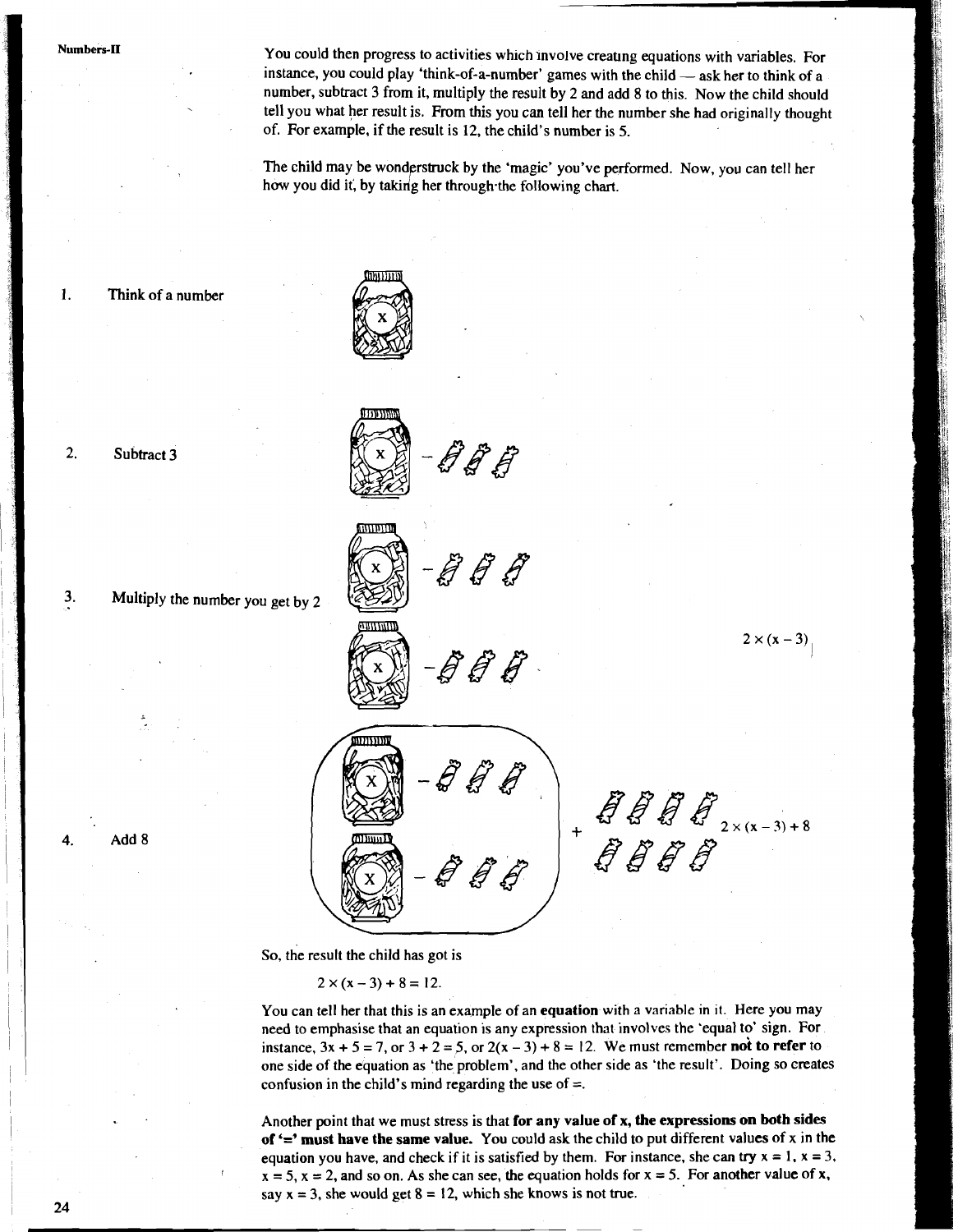You could now move towards helping the child solve the equation. The first step at this stage is that she must realise that whatever operation is applied to one side of the equation must also be applied to the other side. You could help her see this by using equations that involve only numbers. For instance, adding  $3$ (say) to only one side of  $3 + 2 = 5$  will make the equation false.

At this stage you could shift to solving of equations. You could start by taking an equation like  $x + 3 = 8$ . She should consider how to get from  $x + 3$  to x. You could give her some hints - what happens if you subtract 1 from either side? What happens if you subtract 3? etc.

Then you could move gradually towards equations like  $2 \times x = 6$ ,  $2 \times x + 3 = 7$ , and  $2 \times (x-3)+8=12.$ 

(Note that we are writing  $2 \times x$  instead of 2x. The reason is that, to avoid any confusion in the child's mind, it is best to write the multiplication sign in the initial stages  $-$  till she gets used to operations on variables. Then we could use 2x and  $2 \times x$  interchangeably for some time to ensure that she understands what 2x means.)

When you reach the equation  $2 \times (x - 3) + 8 = 12$ , which you created with her, you could tell her that to solve the equation you could reverse the steps that you used to create it. Since the last step was 'add 8', now she could subtract 8 from both sides of  $2 \times (x-3) + 8 = 12$  to get

$$
2 \times (x - 3) = 4.
$$

Next, she could divide both sides. by 2, to get

$$
x-3=2.
$$

Finally, she could add 3 to both sides, to get  $x = 5$ , which is the answer.

This kind of activity needs to be done over several days. It must also be followed up with ' exercises through the year, including those that would encourage children to create their 'own think-of-a-number games.

Here's an exercise now.

E10) Try out a 'think-of-a-number' game with a 10-year-old (or older) child. Ensure that the equation you get involves a variable and at least two operations. How would you help the child solve it?

With this we come to the end of this unit on ways of helping children develop a sense of algebra. Let us take a brief look at what we have done in it.

### **10.5 SUMMARY**

In this unit we have covered the following points.

- **1)** Children's exposure to algebra is in the form of generalisation of number patterns and arithmetical relationships.
- 2) Ways in which children can develop their ability to make mathematically acceptable generalisations.
- 3) Learning algebra helps the child to develop the ability to recognise patterns, to find common properties in a set of objects, to generalise these properties and relationships further, and to express all this in a concise and clear manner.
- **4)** The concept that helps to express this generalisation is that of a variable.
- **5)** Ways of communicating the meaning of a variable to children.
- *6)* Ways of helping children learn to develop and use formulae.
- **7)** Ways of helping children learn to create and solve equations.